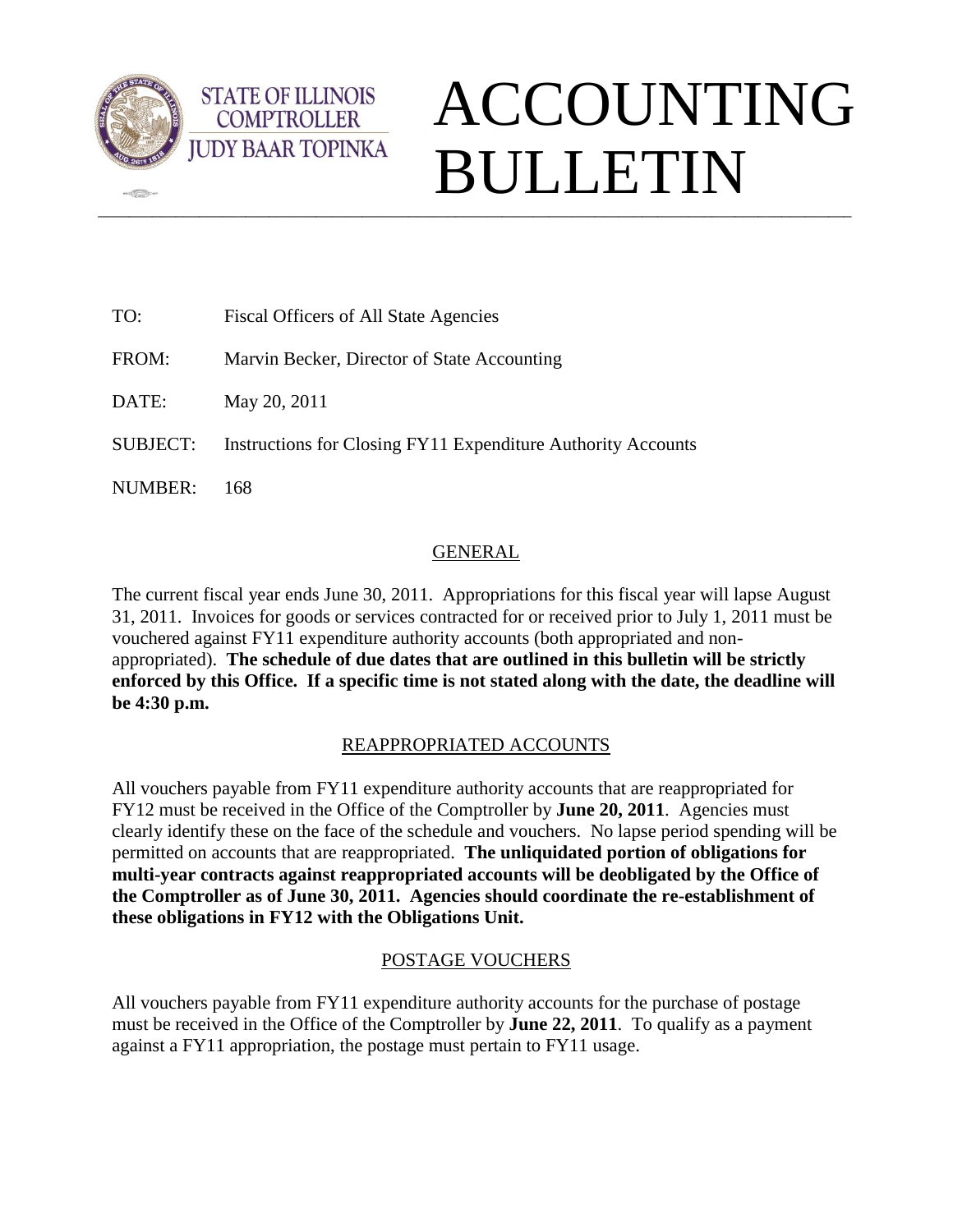## UTILITY BILLS

Agencies should continue the past practice of allocating utility bills that cover portions of June and July. Agencies have the option of either prorating utility bills to the proper month based upon the number of days service was provided, or charging the bill to the month and appropriate fiscal year which had the majority of serviced days. Once an option is chosen, it must be continued in all subsequent fiscal years.

## TELEPHONE BILLS

Telephone bills contain an advance charge for monthly service and charges for toll calls made during the previous billing period. Agencies have the option of charging the entire bill according to the fiscal year the vendor's invoice date falls within, or allocating the advance charges according to billing date and the toll call charges according to actual toll call date. Once an option is chosen, it must be continued in all subsequent fiscal years.

## TRAVEL

Where travel at fiscal year end crosses into the new fiscal year, agencies have the option of charging all travel expenses incident to a specific trip to the fiscal year in which the travel began, or allocating the expenses according to the days traveled in each fiscal year utilizing separate vouchers. If the first option is chosen, the entire trip should be submitted on a separate voucher. Once an option is chosen, it must be continued in all subsequent years.

## LAPSE PERIOD – VOUCHERS

From July 1, 2011 through August 31, 2011, all paper vouchers must be stamped or otherwise marked as either "FY11" or "FY12" to clearly designate the fiscal year. The fiscal year indicator should be placed on the upper right-hand corner of each voucher. For paperless vouchers, "FY11" or "FY12" should be placed on the agency tape/file balance report. All paper vouchers covering goods or services to be paid from FY11 expenditure authority accounts during the lapse period should be stamped in a prominent place, "Contracted for Prior to July 1." For paperless vouchers, the statement "Contracted for Prior to July 1" should be stamped on the agency tape/file balance report. ALL TRANSACTIONS SUBMITTED ON A TAPE/FILE MUST BE FROM THE SAME FISCAL YEAR.

Lapse period expenditures are limited to those liquidating liabilities for goods and services contracted for prior to July 1, 2011.

All vouchers must contain beginning and ending dates of service. Vouchers citing a contract must contain beginning and ending dates of service that are within the terms of the contract.

All vouchers must contain a Proper Billing Date, if applicable.

All vouchers payable from FY11 expenditure authority accounts must be received in the Office of the Comptroller by **August 23, 2011**.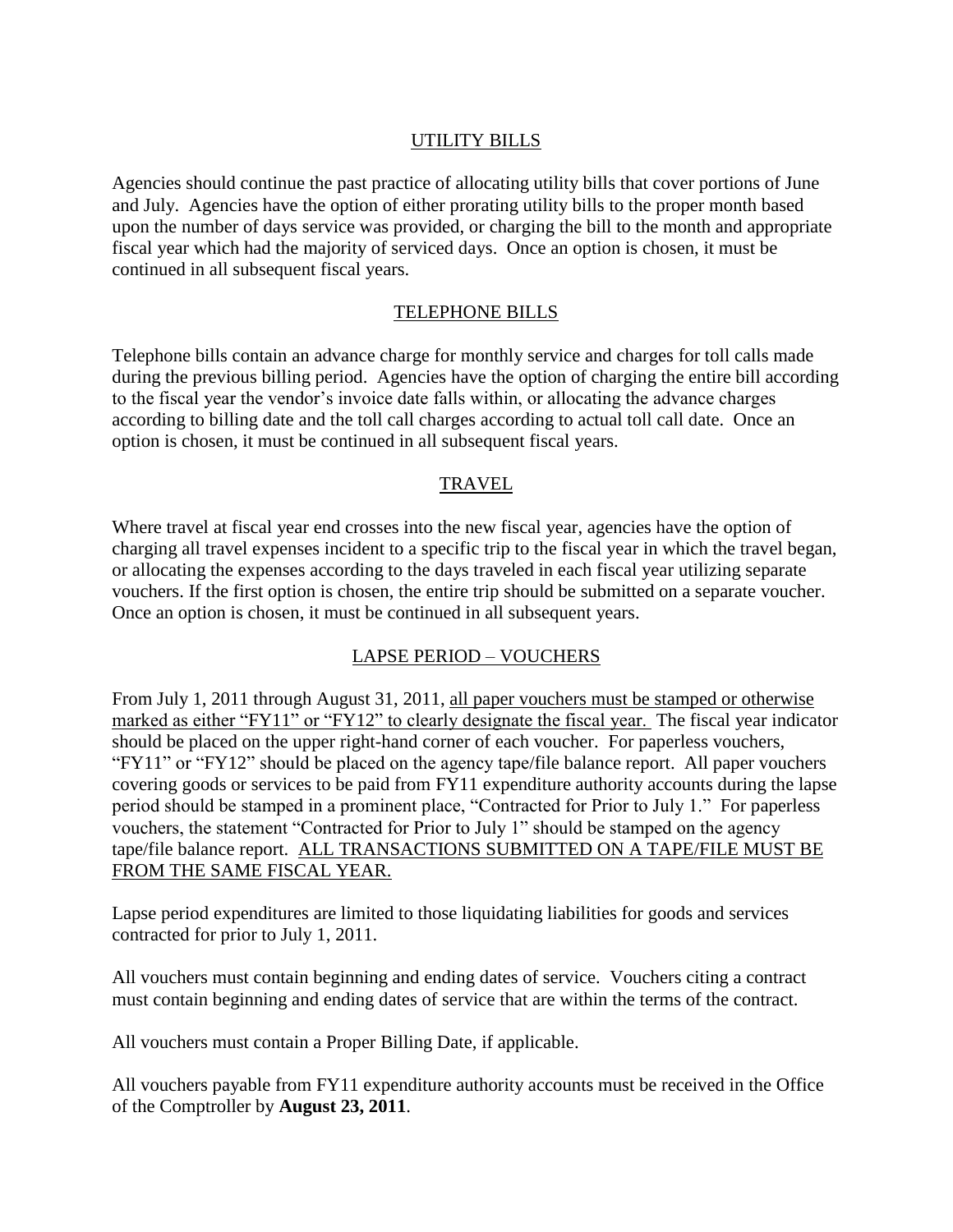## PROFESSIONAL OR ARTISTIC VOUCHERS

Any service which involves professional or artistic skills, or any personal services by an employee whose compensation is subject to income tax withholding (including contractual employees) must be performed by June 30, 2011 to be charged against the FY11 appropriation.

Any voucher for professional or artistic skills, or personal services submitted with a service date beyond June 30, 2011 will be ineligible for payment from FY11 and will be returned to the agency.

## LAPSE PERIOD – OBLIGATIONS

The reconciliation of your obligation records is extremely important through the closing of this fiscal year. Timely reconciliation of your records can ensure timely processing of your payments.

From July 1, 2011 through August 31, 2011, all contract related documents must be stamped or otherwise marked as either "FY11" or "FY12" to clearly designate the fiscal year. The fiscal year should be placed on the upper right-hand corner of the document.

Obligations established against FY11 expenditure authority accounts after June 30, must represent liabilities outstanding at June 30, 2011 (i.e., financial obligations for goods or services contracted for or received prior to July 1, 2011). In addition, all FY11 CODs filed after June 30 should be stamped "Contracted for Prior to July 1".

Outstanding obligations at June 30, 2011 may be canceled or decreased during the lapse period. Outstanding obligations representing actual contractual liabilities may be decreased or canceled only if such notice is accompanied by a contract amendment reflecting the corresponding decrease or cancellation. Contractual liabilities may also be increased during the lapse period as long as the increase is relevant to the original contract and is accompanied by a contract amendment executed prior to July 1, 2011 increasing the contract amount.

All obligation establishments, increases, decreases and cancellations that affect FY11 processing, must be received in the Office of the Comptroller by **August 17, 2011.**

## LAPSE PERIOD –TRANSFERS AND CORRECTION REQUESTS

All appropriation transfers that affect FY11 processing must be received in the Office of the Comptroller by **August 22, 2011**. All Expenditure Transfer and Object Correction Requests that affect FY11 processing must be received in the Office of the Comptroller by **August 15, 2011**.